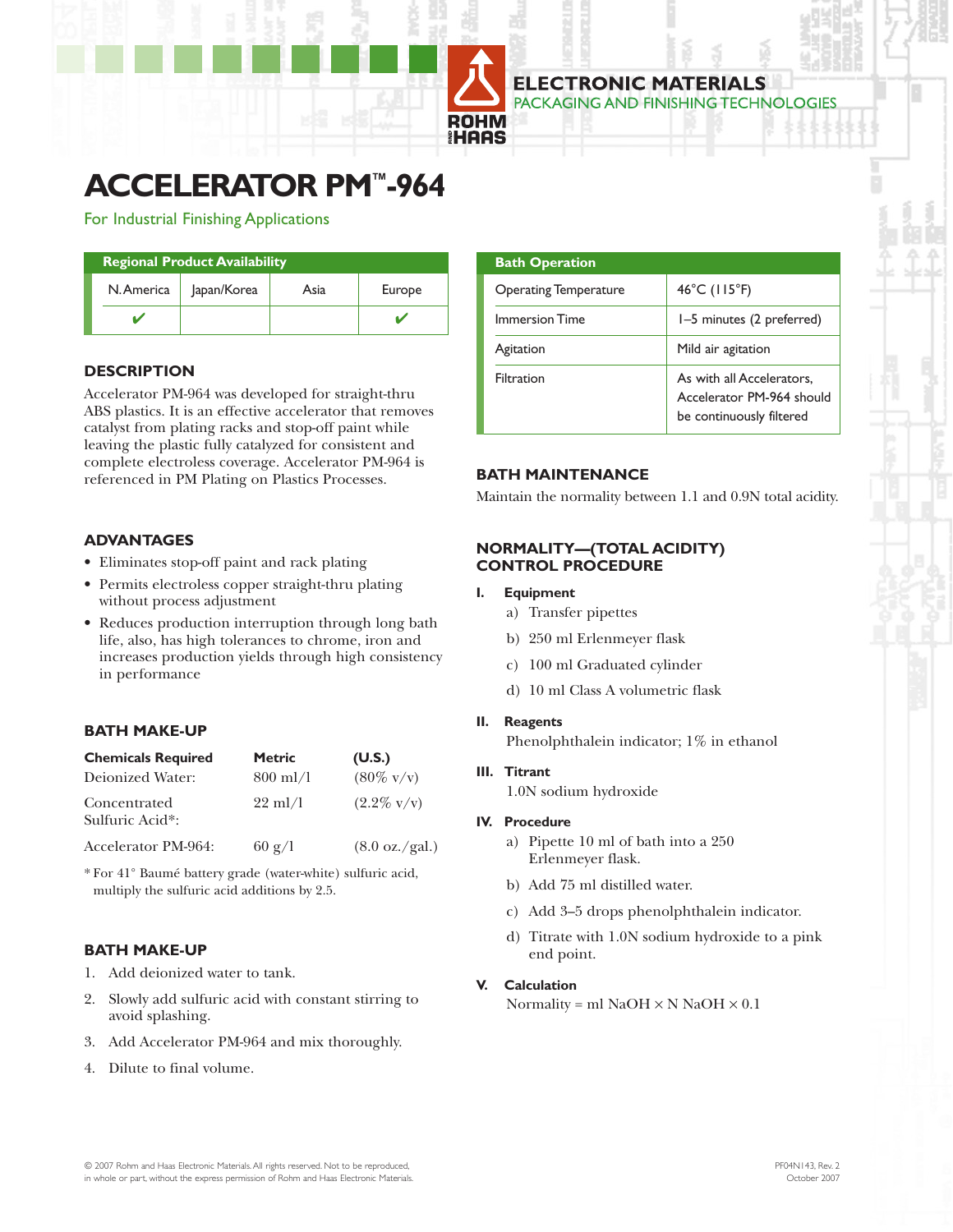# **ACCELERATOR PM-964**

**2**

| <b>Replenishment—Metric</b>        |                      |                                     |  |
|------------------------------------|----------------------|-------------------------------------|--|
| <b>Bath Normality Concentrated</b> | <b>Sulfuric Acid</b> | <b>Accelerator</b><br><b>PM-964</b> |  |
| $\mathsf{L}$                       |                      |                                     |  |
| 1.0                                | $2.5$ ml/l           | $6$ g/l                             |  |
| 0.9                                | $5.0$ ml/l           | $12$ g/l                            |  |
| 0.8                                | $7.5$ ml/l           | 8g                                  |  |

| <b>Replenishment-U.S.</b> |                                      |                                     |  |
|---------------------------|--------------------------------------|-------------------------------------|--|
| <b>Bath Normality</b>     | Concentrated<br><b>Sulfuric Acid</b> | <b>Accelerator</b><br><b>PM-964</b> |  |
| $\mathsf{L}$              |                                      |                                     |  |
| $\overline{1.0}$          | $0.25\%$ v/v                         | $0.05$ lb./gal.                     |  |
| 0.9                       | $0.50\%$ v/v                         | $0.10$ lb./gal.                     |  |
| 0.8                       | $0.75\%$ v/v                         | $0.15$ lb./gal.                     |  |

## **FOR EACH 100 GALLONS OF BATH:**

Bring to level with deioinized water after bath removal and replenishment.

| <b>Replenishment (Steady-State Operation)</b> |                                                    |                                             |                                     |
|-----------------------------------------------|----------------------------------------------------|---------------------------------------------|-------------------------------------|
| <b>Bath</b>                                   | Bath<br><b>Normality Removal Gas Sulfuric Acid</b> | Concentrated<br>66° Baumé gal. Storage Ibs. | <b>Accelerator</b><br><b>PM-964</b> |
| IJ                                            |                                                    |                                             |                                     |
| $\overline{1.0}$                              | 1.0                                                | 0.28                                        | 5.5                                 |
| 0.9                                           | 2.0                                                | 055                                         | 11.0                                |
| 0.8                                           | 3.0                                                | 0.83                                        | 16.5                                |

#### **PRODUCT DATA**

For the specific Product Data values, please refer to the Certificate of Analysis provided with the shipment of the product(s).

# **EQUIPMENT**

| Tanks:    | Polypropylene or PVC-lined mild steel                                                      |
|-----------|--------------------------------------------------------------------------------------------|
| Heaters:  | Steam coil or jacketed tank; Teflon <sup>™</sup><br>fluoropolymer carbate or tantalum coil |
| Pump:     | Plastic                                                                                    |
| Filter:   | 5 micron polypropylene                                                                     |
| Plumbing: | PVC, PVDC or polypropylene                                                                 |

#### **EQUIPMENT PREPARATION**

Prior to make-up, the process tank and ancillary equipment should be thoroughly cleaned and then leached. This is especially important when the equipment is brand new or if it has been used for another type of processing.

#### **I. Cleaning Solution**

- a) Trisodium phosphate: 15 g/l (2 oz./gal.)
- b) Sodium hydroxide: 15 g/l (2 oz./gal.)

#### **II. Leach Solution**

Sulfuric acid:  $100 \text{ ml} / 1 \cdot (10\% \text{ v/v})$ 

#### **III. Procedure**

- a) Rinse down equipment with water and discard wash water; make sure filter cartridges are removed from the filter chamber.
- b) Fill system with clean water and re-circulate to remove water soluble materials; discard water.
- c) Add the cleaning solution to the system and heat to 55–60°C (130–140°F) and circulate for at least 4 hours; discard solution.
- d) Fill system with clean water and re-circulate for 10–20 minutes; discard water.
- e) Add the leaching solution to the system and recirculate for 10–20 minutes. Leave the leaching solution in the system for at least 8 hours; discard solution.
- f) Fill system with deionized water and re-circulate for 10–20 minutes; discard solution.
- g) Repeat step 6.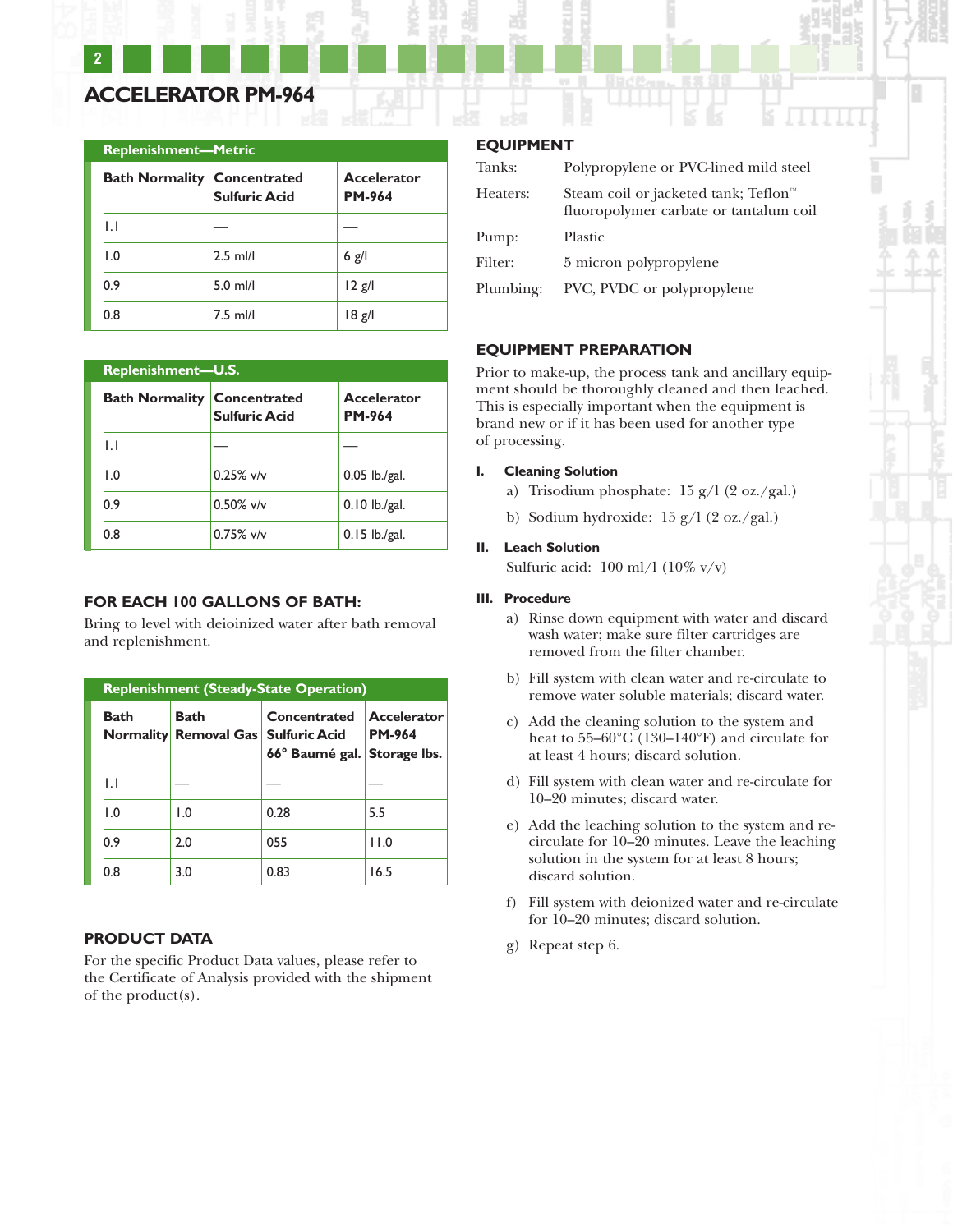# **ACCELERATOR PM-964**

**3**

#### **HANDLING PRECAUTIONS**

Before using this product, consult the Material Safety Data Sheet (MSDS)/Safety Data Sheet (SDS) for details on product hazards, recommended handling precautions and product storage.

**CAUTION!** Keep combustible and/or flammable products and their vapors away from heat, sparks, flames and other sources of ignition including static discharge. Processing or operating at temperatures near or above product flashpoint may pose a fire hazard. Use appropriate grounding and bonding techniques to manage static discharge hazards.

**CAUTION!** Failure to maintain proper volume level when using immersion heaters can expose tank and solution to excessive heat resulting in a possible combustion hazard, particularly when plastic tanks are used.

# **STORAGE**

Store products in tightly closed original containers at temperatures recommended on the product label.

#### **DISPOSAL CONSIDERATIONS**

Dispose in accordance with all local, state (provincial) and federal regulations. Empty containers may contain hazardous residues. This material and its container must be disposed in a safe and legal manner.

It is the user's responsibility to verify that treatment and disposal procedures comply with local, state (provincial) and federal regulations. Contact your Rohm and Haas Electronic Materials Technical Representative for more information.